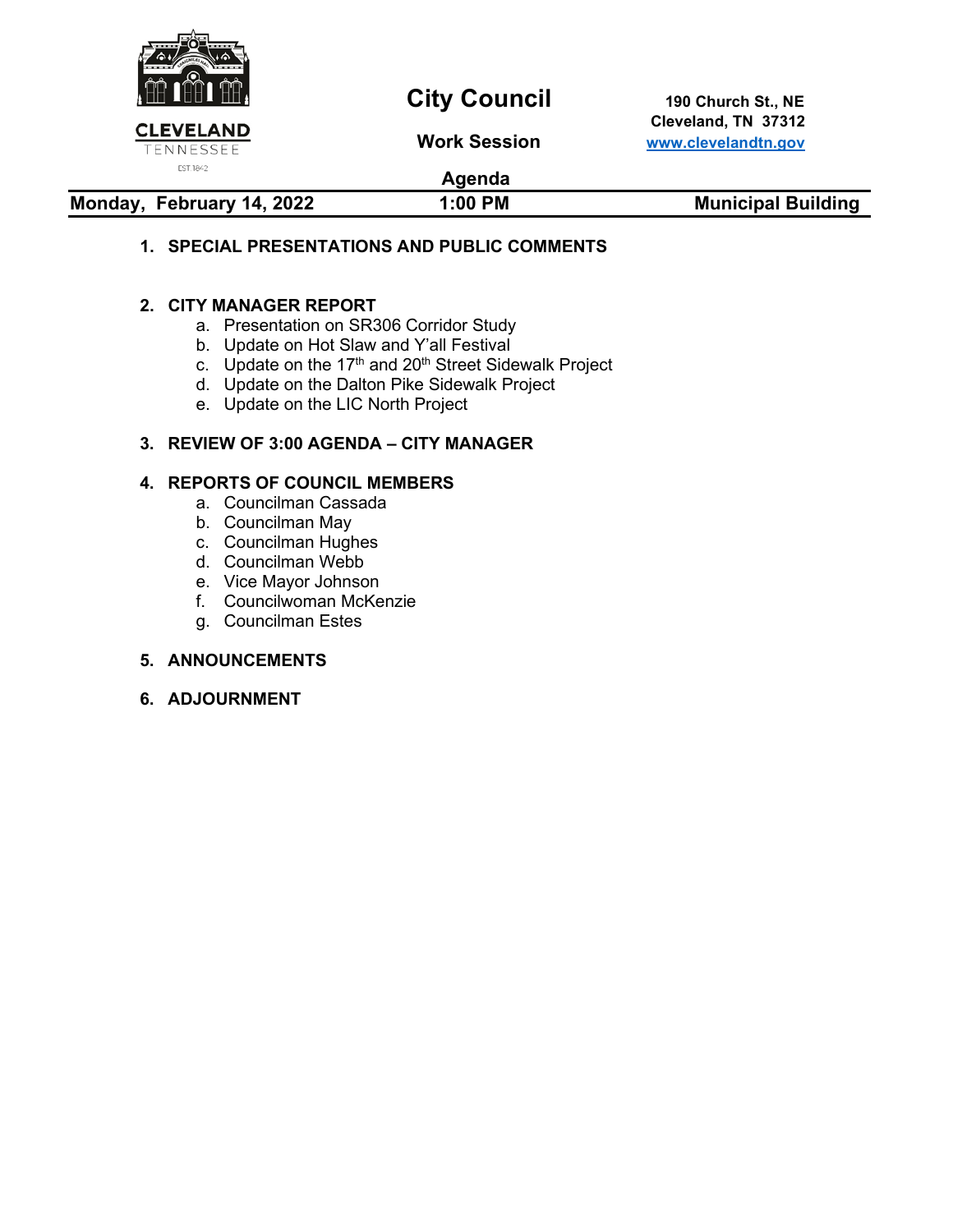

# **City Council** 190 Church St., NE

 **Cleveland, TN 37311 Regular Session [www.clevelandtn.gov](http://www.clevelandtn.gov/)**

EST. 1842

**Agenda**

**Monday, February 14, 2022** 3:00 PM Municipal Building

- **1. CALL TO ORDER**
- **2. ROLL CALL**
- **3. PLEDGE OF ALLEGIANCE AND INVOCATION**

# **4. WAIVE READING OF MINUTES**

a. Regular Session – January 24, 2022 (p. 1)

# **5. SPECIAL PRESENTATIONS AND PUBLIC COMMENTS**

a. **Public Comments** - To hear public comments concerning a change in the ownership interest of members for Elxr Wine & Spirits, LLC located at 640 Inman St W (p. 2-7).

# **6. HEARING PETITIONS AND COMMUNICATIONS**

a. **Public Hearing** – To hear public comments concerning a request to rezone 69.1 acres located on Old Powerline Rd NE and Durkee Rd NE (Tax Map 58 Parcels 34.00, 34.01, 4.00 & 5.00) from IL Light Industrial Zoning District to PUD33 Planned Unit Development Zoning District (Planning Commission: Approved 6-0; 3 absent) (p. 8-9).

# **7. CONSENT AGENDA**

- a. **Resolution 2022-06** Authorizing the Mayor to sign a contract with TDOT related to the I75 Northbound ramp traffic signal equipment (PIN 130011.00) (p. 10-16).
- b. **Resolution 2022-07** Authorizing the purchase of Personal Protective Equipment (PPE) for the Cleveland Fire Department through a Master Intergovernmental Cooperative Purchasing Agreement (p. 17-19).
- c. **Resolution 2022-08** Endorsing the Freewill Road SR306 Corridor Study (p. 20-22).
- d. **Resolution 2022-09 –** Authorizing the Mayor to sign an agreement with Cleveland Utilities for a utility pole relocation at Paul Huff Parkway/Peerless Road Intersection (p. 23-25).
- e. **Resolution 2022-10** Authorizing the Mayor to sign an agreement with Habitat for Humanity regarding the American Rescue Plan Act Funds (p. 26-35).
- f. **Resolution 2022-11** Supporting the principles of the 303 Project and the James Dustin Samples Act (Requested by Councilman Webb) (p. 36).